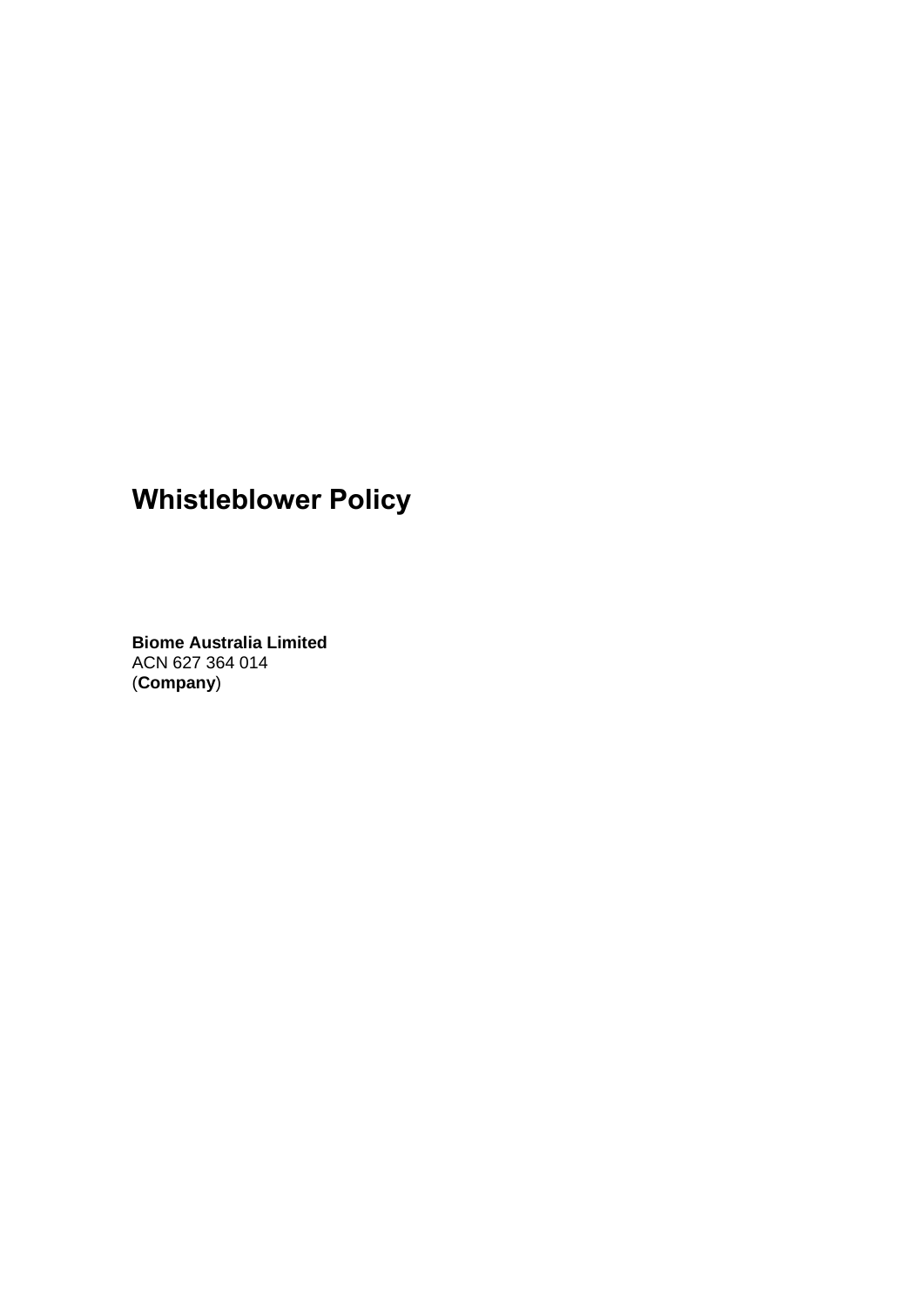# **Table of Contents**

| 1           |                   |  |  |
|-------------|-------------------|--|--|
| $\mathbf 2$ |                   |  |  |
| 3           |                   |  |  |
| 4           |                   |  |  |
| 5           |                   |  |  |
|             | 5.1<br>5.2        |  |  |
| 6           |                   |  |  |
|             | 6.1<br>6.2        |  |  |
| 7           |                   |  |  |
|             | 7.1<br>7.2<br>7.3 |  |  |
| 8           |                   |  |  |
|             | 8.1<br>8.2        |  |  |
| 9           |                   |  |  |
| 10          |                   |  |  |
| 11          |                   |  |  |
| 12          |                   |  |  |
| 13          |                   |  |  |
| 14          |                   |  |  |
| 15          |                   |  |  |
| 16          |                   |  |  |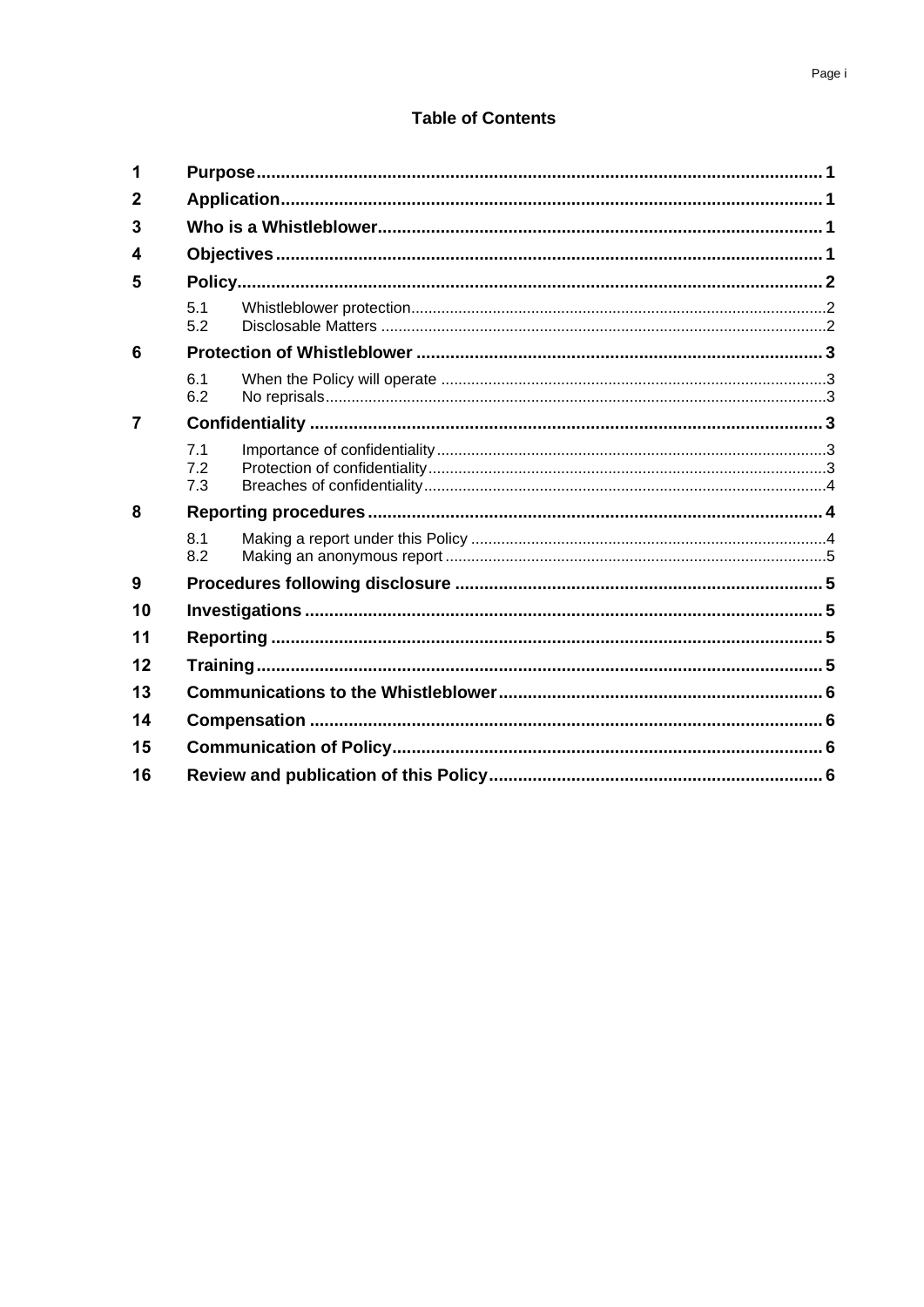## **1 Purpose**

The Company is committed to fostering a culture of corporate compliance, ethical behaviour and good corporate governance.

- (a) The purpose of this Whistleblower Policy (**Policy**) is to: help detect and address Disclosable Matters;
- (b) help provide employees and contractors with a supportive working environment in which they feel able to raise issues of legitimate concerns to them and the Company;
- (c) ensure that the Company and its employees and contractors act in a way that reflects its Statement of Values as contained in the Code of Conduct;
- (d) provide information about the protections available to those who report Disclosable Matters;
- (e) provide information about who reports of Disclosable Matters may be made, how they may be made, and how the Company will investigate these reports; and
- (f) help support and protect people who report Disclosable Matters.

# **2 Application**

This Policy applies to all employees (whether permanent, part-time, fixed-term or temporary), contractors, consultants, secondees, volunteers, directors and other insiders of the Company and its wholly owned subsidiaries.

References in this Policy to the Company include references to Biome Australia Limited and all its subsidiaries.

A person will qualify for protection as a Whistleblower under the *Corporations Act 2001* (Cth) (**Corporations Act**) or *Taxation Administration Act 1953* (Cth) (**Tax Act**) where applicable, if they make a disclosure or report of Disclosable Matters directly to the Company or to another external eligible recipient.

Whistleblowers who report conduct that are not Disclosable Matters under the Corporations Act do not qualify for protection under the Act (or the Tax Act, where relevant). However, such disclosures may attract protection under other legislation, such as the *Fair Work Act 2009*  (Cth).

The Company will comply with all applicable legislative requirements.

### **3 Who is a Whistleblower**

A Whistleblower is anyone who makes or attempts to make a report of Disclosable Matters under this Policy (**Whistleblower**).

### **4 Objectives**

The objectives of this Policy are to:

- (a) encourage employees to disclose any malpractice, misconduct or conflicts of interest of which they become aware;
- (b) provide protection for Whistleblowers;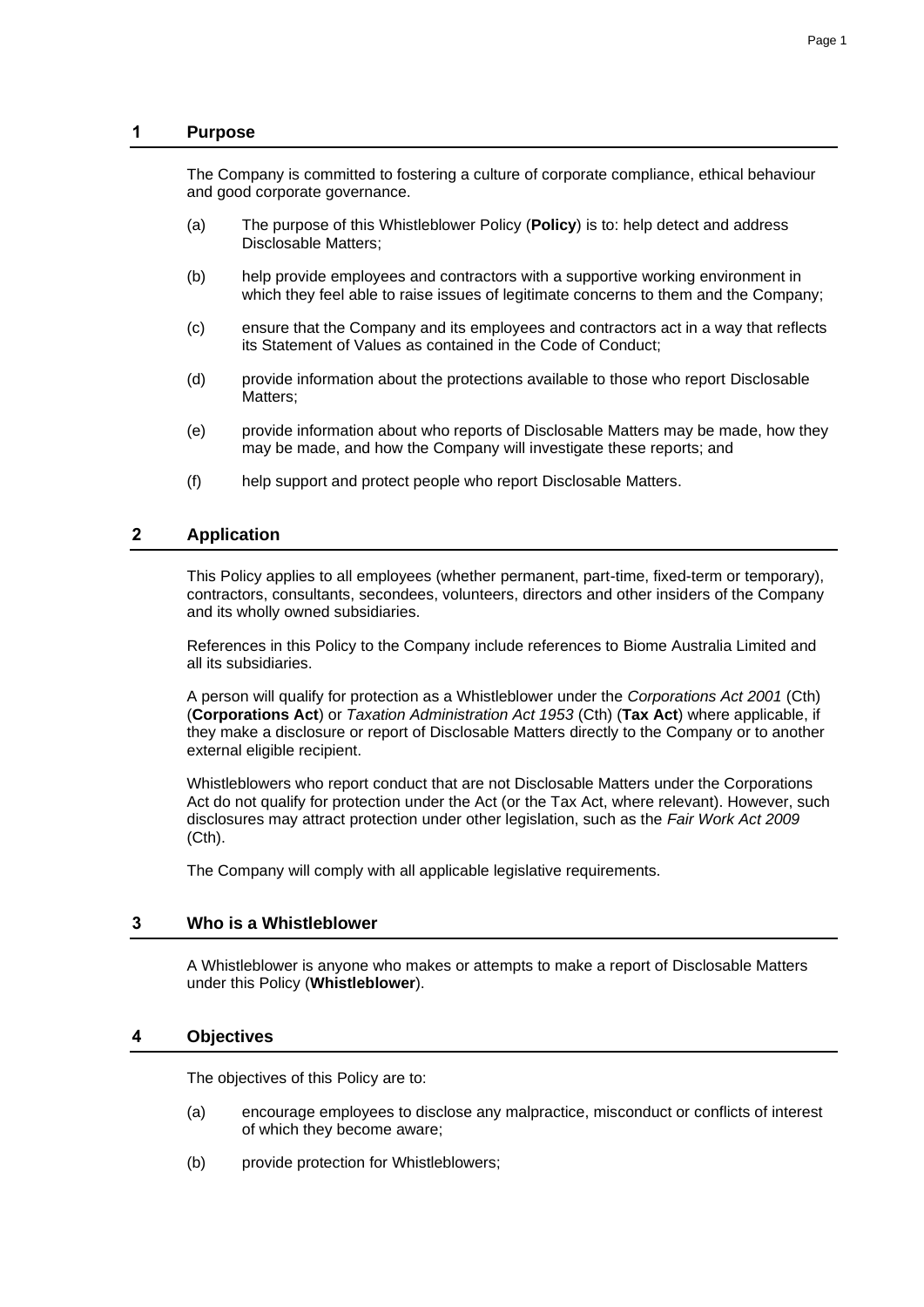- (c) ensure that all allegations are thoroughly investigated with suitable action taken, where necessary; and
- (d) ensure all employees of the Company receive adequate training about the Policy and their rights and obligations under it.

# **5 Policy**

#### 5.1 **Whistleblower protection**

This Policy is designed to ensure that honesty and integrity are maintained at the Company. A Whistleblower is protected against adverse employment actions (dismissal, demotion, suspension, harassment, or other forms of discrimination) for raising allegations of malpractice, misconduct or conflicts of interest. Subject to this Policy, a Whistleblower is protected, even if the allegations prove to be incorrect or unsubstantiated.

Employees who participate, or assist in, an investigation will also be protected. Every effort will be made to protect the anonymity of the Whistleblower; however, there may be situations where anonymity cannot be guaranteed. In such situations, the Whistleblower will be fully briefed.

## 5.2 **Disclosable Matters**

This Policy is not designed to deal with general employment grievances and complaints. That is, those work-related grievances that do not relate to detriment or threat of the discloser or do not qualify for protection under the Corporations Act.

All employees should be aware that, if an employee makes a false report, deliberately, maliciously, or for personal gain, that employee may face disciplinary action.

**Disclosable Matters** include, but is not limited to:

- (a) dishonesty;
- (b) misconduct, including fraud, negligence, breach of trust and breach of duty;
- (c) fraudulent actions;
- (d) corruption;
- (e) illegal activities (including theft, drug sale/use, violence, threatened violence, or criminal damage against the Company assets/property);
- (f) acts or omissions in breach of commonwealth or state legislation or local authority bylaws;
- (g) unethical behaviour;
- (h) behaviour that poses a significant risk to public safety;
- (i) other serious improper conduct (including gross mismanagement, serious and substantial waste of Company resources, or repeated breaches of administrative procedures);
- (j) unsafe work-practices;
- (k) any other conduct which may cause financial or non-financial loss to the Company or be otherwise detrimental to the interests or reputation of the Company, or any of its employees;
- (l) the deliberate concealment of information tending to show any of the matters listed above;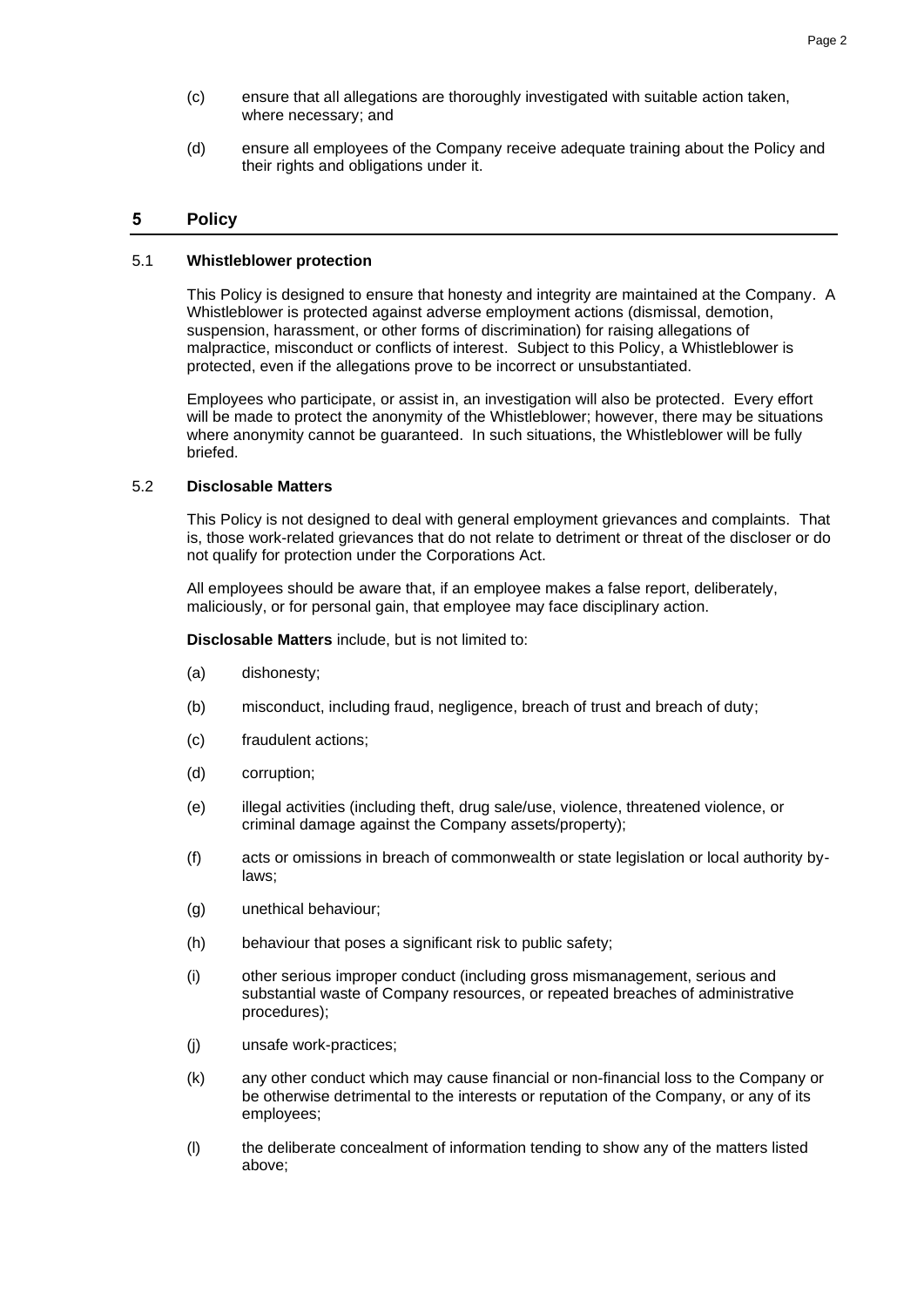- (m) potential misconduct or an improper state of affairs or circumstances in relation to the Company; or
- (n) any other kind of misconduct or an improper state of affairs or circumstances in relation to the Company.

## **6 Protection of Whistleblower**

#### 6.1 **When the Policy will operate**

This Policy protects the Whistleblower against any reprisals, provided that the Whistleblower identifies themselves, and they have an honest and reasonable belief of the existence of Disclosable Matters.

### 6.2 **No reprisals**

No alleged malpractice or misconduct which meets the above-mentioned conditions will give rise to any reprisals, or threat of reprisals, against the Whistleblower, unless the Whistleblower is a participant in the prohibited activities with respect to which the complaint is made. Therefore, the Whistleblower is protected from civil liability (e.g. legal action for breach of an employment contract), criminal liability (e.g. attempted prosecution for unlawfully releasing information) and administrative liability (e.g. disciplinary action).

If the Whistleblower was involved in the activities, the decision to file the complaint is only likely to affect the extent of the disciplinary measures, if any, that may eventually be taken against such Whistleblower. Effectively, this means that the Company, and its directors, officers, employees and agents, will not penalise, dismiss, demote, suspend, threaten or harass a Whistleblower, or transfer the Whistleblower to an undesirable job, or location, or discriminate in any manner against the Whistleblower, to take reprisals, or to retaliate, as a result of the Whistleblower having reported an act that is illegal or unethical, or deemed illegal or unethical, unless the Whistleblower is a participant in the illegal or unethical act or acts.

The Company considers any reprisals against a Whistleblower to be a serious breach of this Policy and one likely to result in disciplinary measures, including dismissal. This protection applies to anyone providing information related to an investigation pursuant to this Policy.

If a Whistleblower believes they have suffered detriment they may seek independent legal advice or contract regulatory bodies, such as ASIC, APRA or the ATO.

# **7 Confidentiality**

## 7.1 **Importance of confidentiality**

The Company recognises that maintaining appropriate confidentiality is crucial in ensuring that potential Whistleblowers come forward and disclose their knowledge, or suspicions, about malpractice or misconduct in an open and timely manner and without fear of reprisals being made against them.

The Company will take all reasonable steps to protect the identity of the Whistleblower, and will adhere to any statutory requirements in respect of the confidentiality of disclosures made. What constitutes reasonable steps is to be considered in light of the fact that it is illegal for a person to identify a Whistleblower, or disclose information that is likely to lead to the identification of the discloser.

In appropriate cases, disclosure of the identity of the Whistleblower, or the allegation made by them, may be unavoidable, such as if court proceedings result from a disclosure pursuant to this Policy.

### 7.2 **Protection of confidentiality**

In protecting the identity of the Whistleblower, those who receive disclosures will: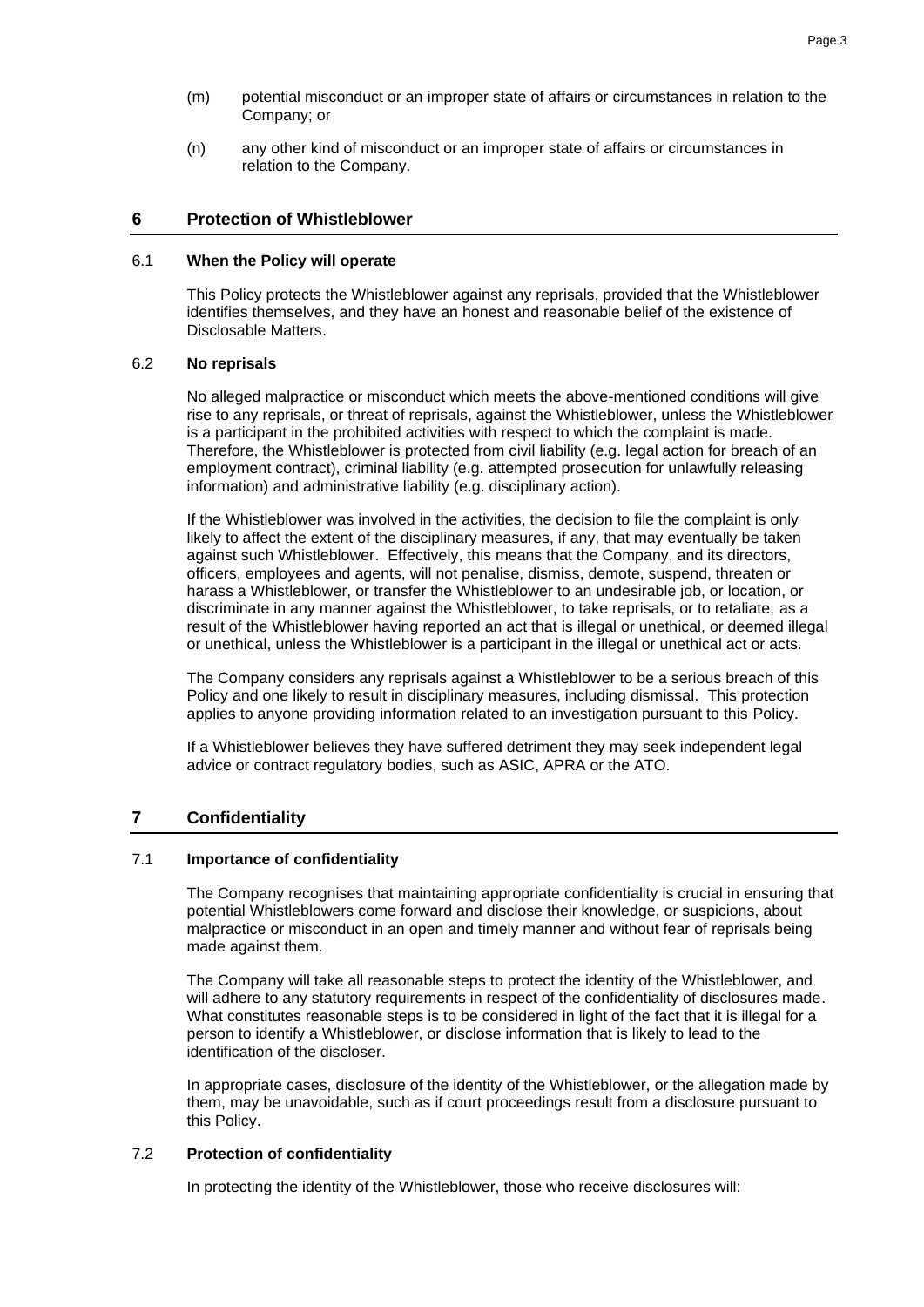- (a) refer to the discloser in a gender-neural context;
- (b) redact all personal information or reference to the disclosure on communications; and
- (c) liaise with the Whistleblower to identify aspects of their disclosure that could inadvertently identify them.

## 7.3 **Breaches of confidentiality**

A Whistleblower can lodge a complaint with a regulator, such as ASIC, APRA or the ATO for investigation on a breach of confidentiality.

## **8 Reporting procedures**

#### 8.1 **Making a report under this Policy**

The Company encourages all employees to speak to the Managing Director in the first instance.

If an employee would like to make a report to an eligible recipient under the Australia whistleblower laws (and receive the protections offered under those laws), they can make a report to:

- (a) The Managing Director;
- (b) The General Counsel of Biome Australia Limited (if there is one);
- (c) Any Director.

#### (**Recipients**).

Reports (including anonymous repots) can be made confidentially to any of the above Recipients. Recipients may also be contacted by email, or by post to the address detailed at the end of this policy.

Reports under the Australian whistleblower laws can also be made to the following external eligible recipients:

- (a) a lawyer (but not one who is employed by the Company) for the purposes of obtaining legal advice or representation;
- (b) the Australian Securities and Investments Commission (**ASIC**), the Australian Prudential Regulation Authority (**APRA**), the Commissioner of Taxation, or another appropriate Commonwealth body prescribed by regulation;
- (c) under certain circumstances, to a journalist or member of Commonwealth, state, or territory parliaments in accordance with the requirements set out in the Corporations Act for making an 'emergency disclosure' or a 'public interest disclosure'; and
- (d) if the report relates to the Company's tax affairs, a registered tax agent or BAS agent of the Company.

All claims of malpractice or misconduct should provide specific, adequate and pertinent information with respect to, among other things, dates, places, persons, witnesses, amounts, and other relevant information, in order to allow for a reasonable investigation to be conducted. If the Whistleblower discloses his or her name, the person receiving the claim will acknowledge having received the complaint, and may initiate a follow-up meeting. However, if the claim is submitted on an anonymous basis, there will be no follow-up meeting regarding the claim of malpractice or misconduct and the Company will be unable to communicate with the Whistleblower if more information is required, or if the matter is to be referred to external parties for further investigation.

Please remember that all claims of malpractice or misconduct received are treated on a confidential basis and Whistleblowers are encouraged to disclose their identities, to obtain the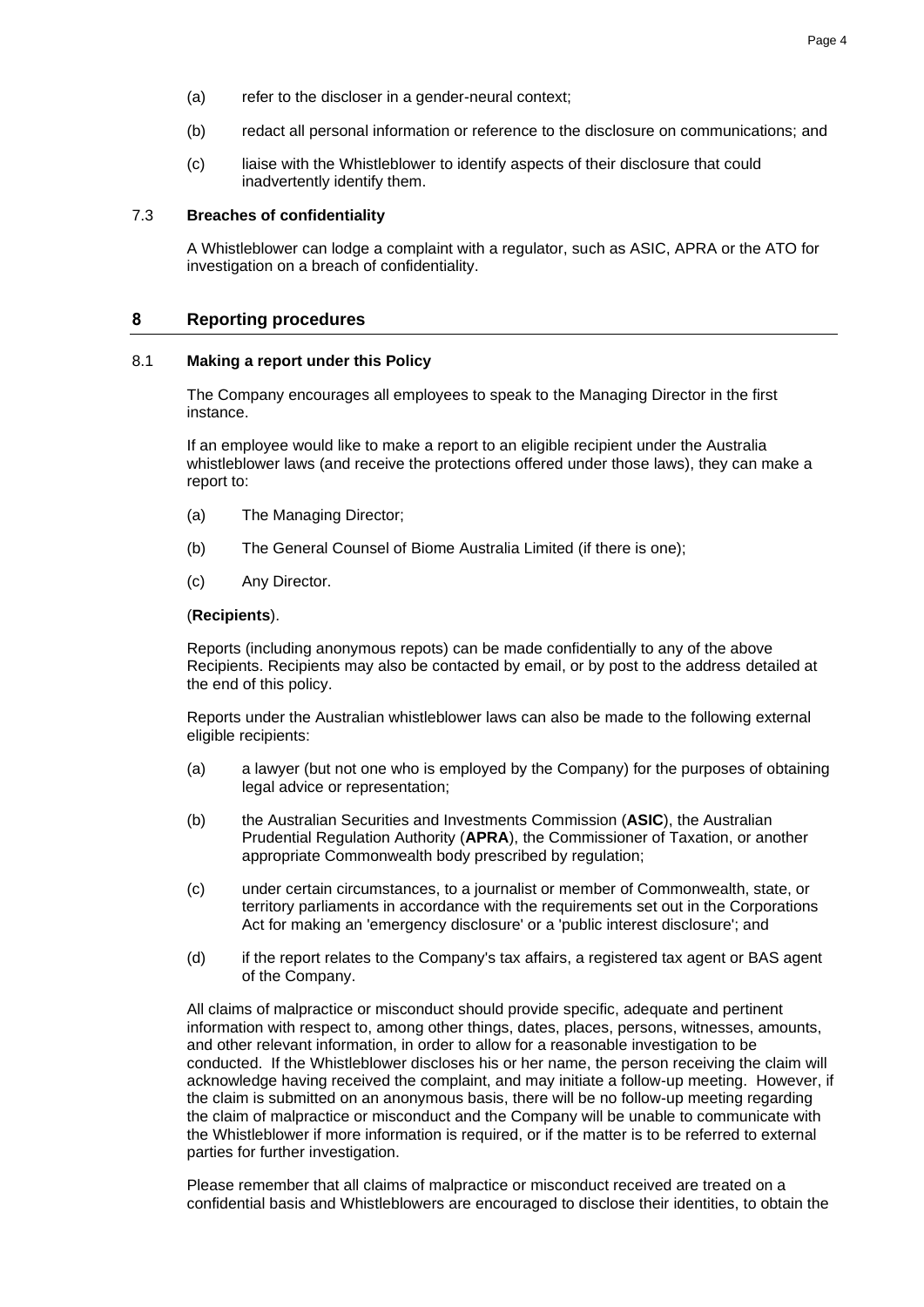protection afforded to them at law. Nonetheless, anonymous disclosures are still protected under the Corporations Act.

#### 8.2 **Making an anonymous report**

The Company recognises that there may be issues of such sensitivity that an employee may wish to make a report anonymously.

Anonymous reports can be made to any of the Recipients or eligible external recipients by contacting them by phone, email, or post.

## **9 Procedures following disclosure**

Once a report of suspected malpractice or misconduct has been received from a Whistleblower, who has provided reasonable grounds for his or her belief that malpractice or misconduct has occurred, an investigation of those allegations will commence.

All material violations and any actions which may be required as a result of the investigations will be reported to the Board.

## **10 Investigations**

Investigations will be conducted promptly and fairly with due regard for the nature of the allegation and the rights of the persons involved in the investigation.

Evidence, including any materials, documents or records shall be held by the investigator, and held securely. The person receiving the disclosure must report it as soon as possible to the Board. The Board will then determine if the allegation is, in fact, pertinent to any of the issues mentioned in this Policy.

The Board will determine the appropriate method for the investigation. In appropriate cases, the Board may ask for the assistance of an internal or an external accounting or legal specialist, as the Board deems necessary.

During the investigation, the investigator will have access to all of the relevant materials, documents, and records. The directors, officers, employees and agents of the Company must cooperate fully with the investigator. The investigator will also be responsible for ensuring that the individuals mentioned in the disclosure are treated fairly.

 During the investigation, the Board will use all reasonable means to protect the confidentiality of the information regarding the Whistleblower.

# **11 Reporting**

At the conclusion of the investigation, the investigator will prepare a report of the findings for the Board. If the final report indicates that the malpractice or misconduct has occurred, the final report will include recommendations for steps to be taken to prevent the malpractice or misconduct from occurring in the future. It will also outline any action that should be taken to remedy any harm or loss arising from the malpractice or misconduct. This may include disciplinary proceedings against the person responsible for the conduct, and the referral of the matter to appropriate authorities, as is deemed necessary by the Board.

# **12 Training**

All employees, management, and potential investigators of the Company will receive periodic training in relation to their rights and obligations under this Policy and under applicable Whistleblower laws. Policy